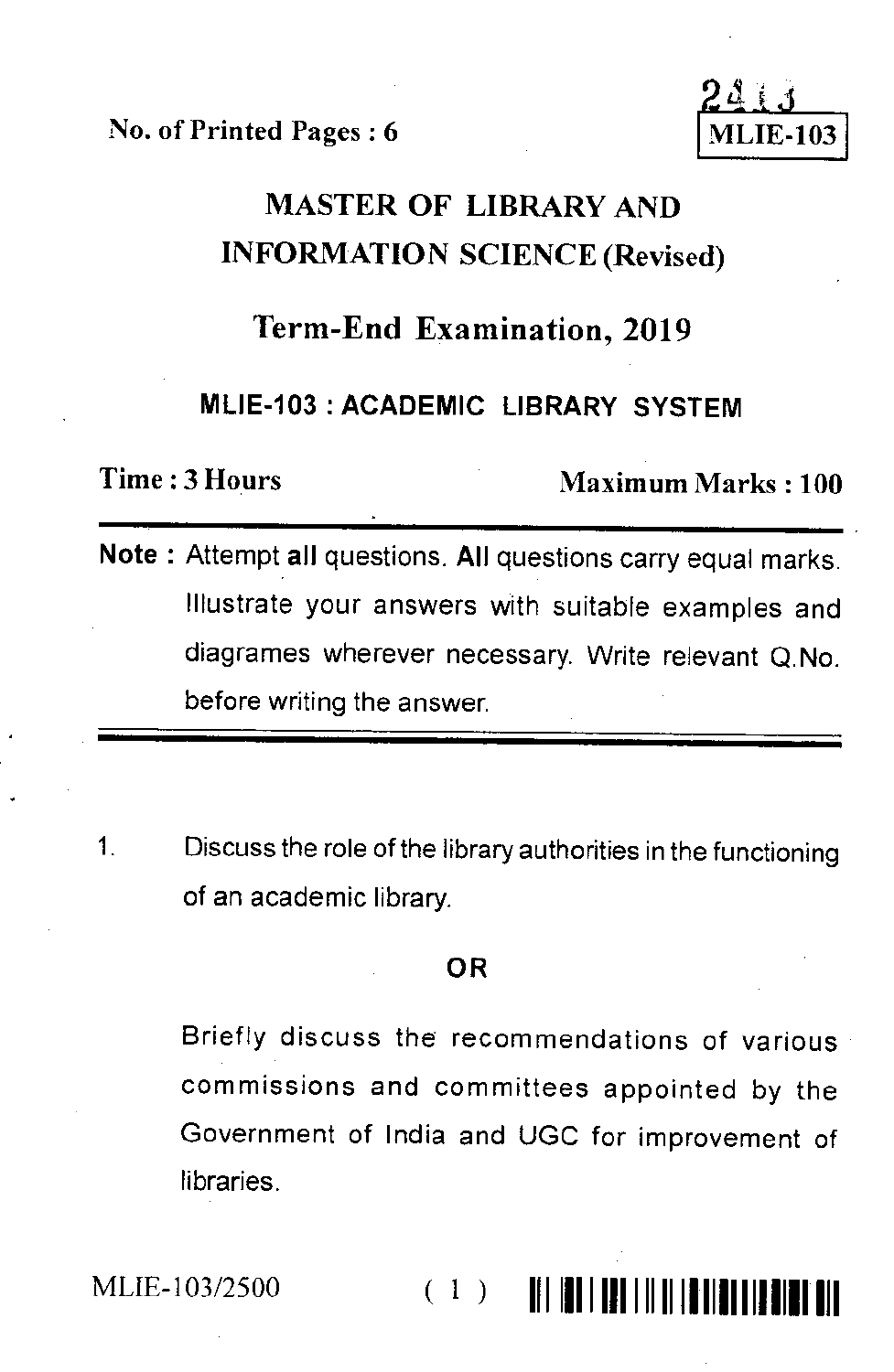2. Describe the types of services provided in a college library and state how information technology has affected these services.

#### OR

Explain the areas of financial management in a library. Discuss the guidelines for effective financial management.

Explain the concept of continuing education. Discuss its 3. need and objectives. Describe the thrust areas of such programmes for library and information science professionals.

#### OR

Discuss stock verification in academic libraries.

4. What are e-consortia ? Discuss some of the prominent consortia available at international level.

#### OR

What do you understand by resource sharing ? Explain its importance for an academic library.

5. Write short notes on any three of the following (in about 300 words each) :

MLIE-103/2500 ( 2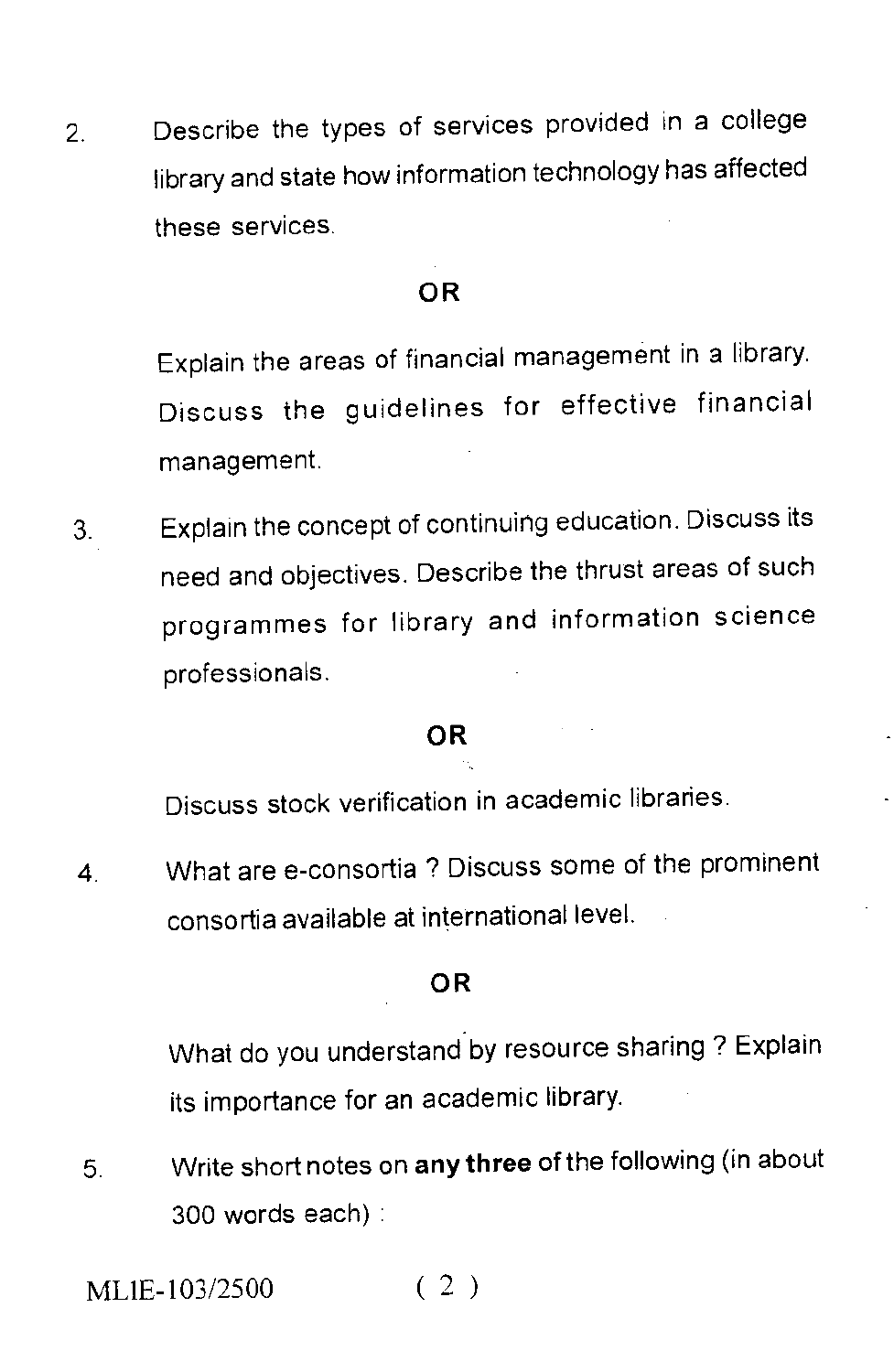- (a) Library Governance
- (b) Book Bank Scheme
- (c) INFLIBNET
- (d) Collection Evaluation
- (e) Job Analysis and Job Description

 $--- x$ 

MLIE-103/2500 (3) [P.T.O.]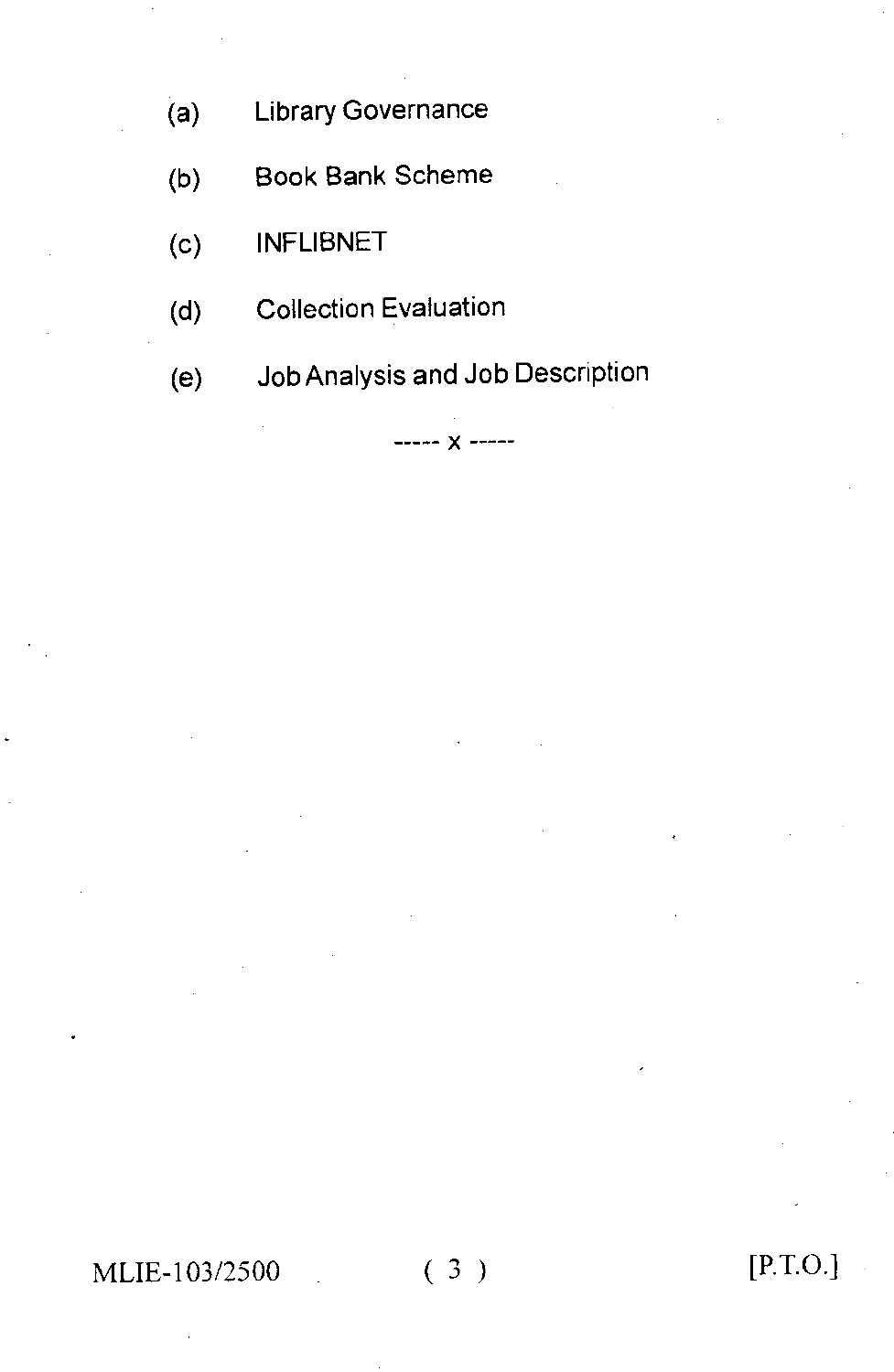एम.एल.आई.ई.-103

# पुस्तकालय एवं सूचना विज्ञान में स्नातकोत्तर उपाधि (संशोधित)

### सत्रांत परीक्षा. 2019

# एम.एल.आई.ई.-103 : शैक्षिक पुस्तकालय प्रणाली

अधिकतम अंक : 100

समय: 3 घण्टे

- नोट: सभी प्रश्नों के उत्तर दीजिए। सभी प्रश्नों के अंक समान हैं। अपने उत्तरों की पुष्टि के लिए उपयुक्त उदाहरण देते हुए आवश्यकतानुसार आरेखों का भी प्रयोग कीजिए। उत्तर लिखने से पूर्व संबंधित प्रश्न संख्या अवश्य लिखिए।
- शैक्षिक पुस्तकालय की कार्य-प्रणाली में पुस्तकालय प्राधिकरणों की  $\blacktriangleleft$ भूमिका की चर्चा कीजिए।

#### अथवा

पुस्तकालयों में सुधार के लिए भारत सरकार और विश्वविद्यालय अनुदान आयोग (यू.जी.सी.) द्वारा नियुक्त किए गए विभिन्न आयोगों और समितियों की सिफारिशों की संक्षेप में चर्चा कीजिए।

महाविद्यालय पुस्तकालय में दी जाने वाली विभिन्न प्रकार की  $\overline{2}$ सेवाओं का वर्णन कीजिए। उल्लेख कीजिए कि सूचना प्रौद्योगिकी ने इन सेवाओं को किस प्रकार प्रभावित किया है ?

MLIE-103/2500  $(4)$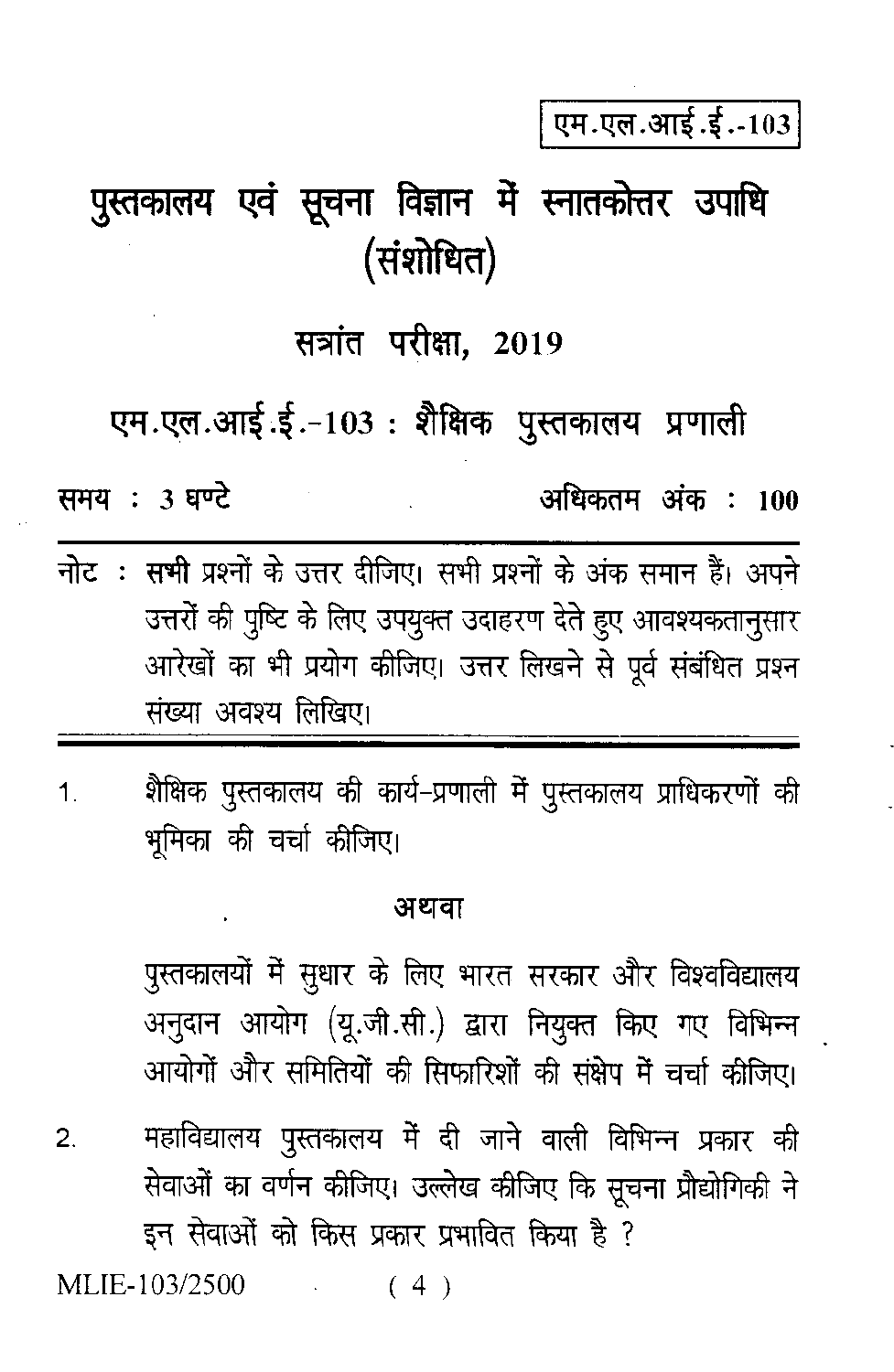पुस्तकालय में वित्तीय प्रबंधन के क्षेत्रों की व्याख्या कीजिए। प्रभावी वित्तीय प्रबंधन के लिए दिशा-निर्देशों की चर्चा कीजिए।

सतत शिक्षा की अवधारणा की व्याख्या कीजिए। इसकी आवश्यकता  $3<sub>l</sub>$ और उद्देश्यों की चर्चा कीजिए। पुस्तकालय और सूचना विज्ञान व्यावसायिकों के लिए इस प्रकार के कार्यक्रमों के प्राथमिकता के क्षेत्रों का वर्णन कीजिए।

#### अथवा

शैक्षिक पुस्तकालयों में भंडारण सत्यापन की चर्चा कीजिए।

ई-कन्सोर्शिया क्या है ? अंतर्राष्ट्रीय स्तर पर उपलब्ध कुछ महत्त्वपूर्ण कन्सोशिया की चर्चा कीजिए।

#### अथवा

'संसाधन सहभागिता' से आप क्या समझते हैं ? शैक्षिक पुस्तकालय के लिए इसके महत्त्व की व्याख्या कीजिए।

- निम्नलिखित में से किन्हीं तीन पर संक्षिप्त टिप्पणियाँ लिखिए 5. (प्रत्येक पर लगभग 300 शब्दों में) :
	- (क) पुस्तकालय शासन
	- (ख) पुस्तक बैंक योजना

MLIE-103/2500

 $\overline{\mathbf{4}}$ 

 $(5)$